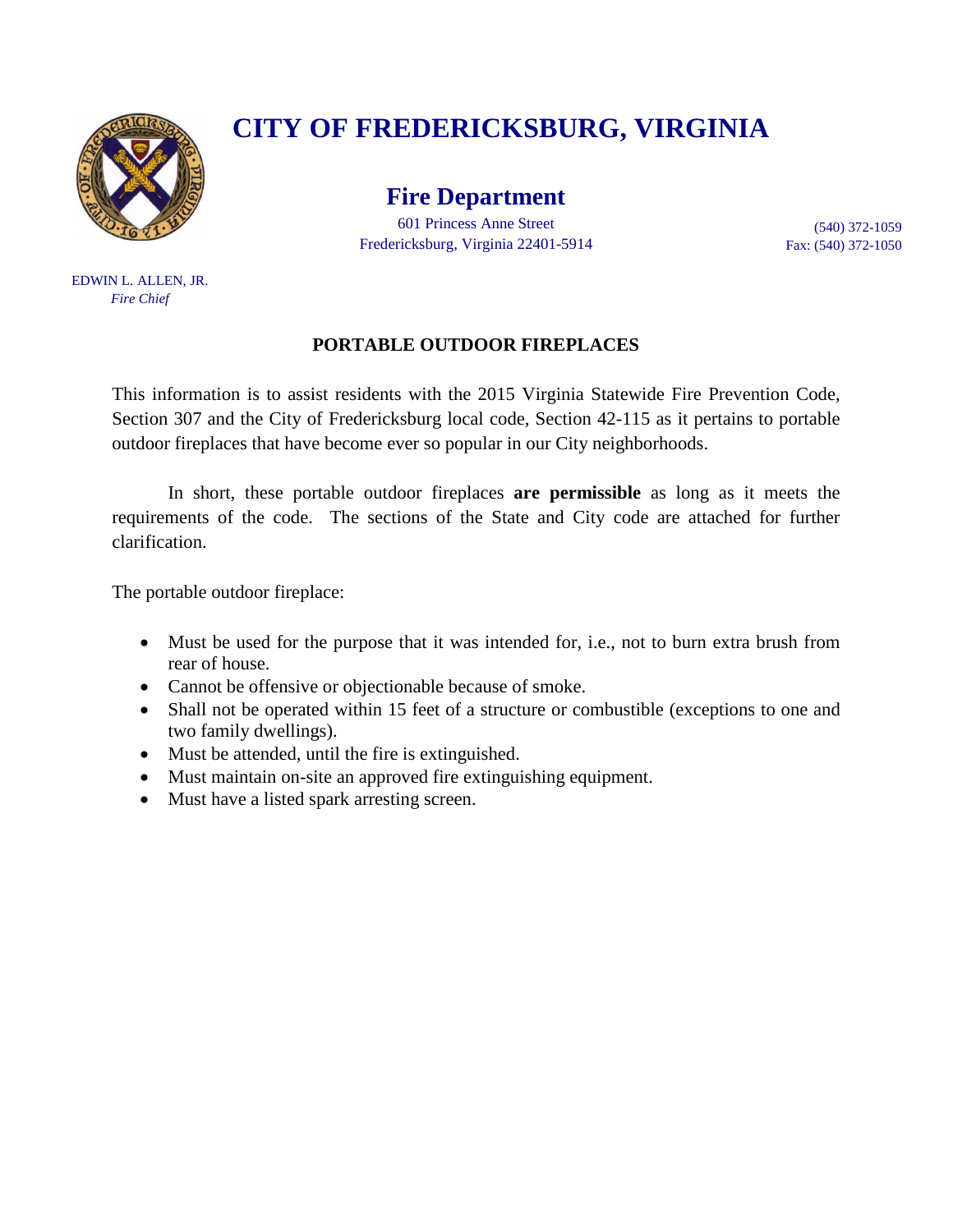## **2015 Virginia Statewide Fire Prevention Code**

### **OPEN BURNING**

**OPEN BURNING:** The burning of materials wherein products of combustion are emitted directly into the ambient air without passing through a stack or chimney from an enclosed chamber. Open burning does not include road flares, smudgepots and similar devices associated with safety or occupational uses typically considered open flames, *recreational fires* or use of portable outdoor fireplaces. For the purpose of this definition, a chamber shall be regarded as enclosed when, during the time combustion occurs, only apertures, ducts, stacks, flues, or chimneys necessary to provide combustion air and permit the escape of gas are open.

#### **SECTION 307**

#### **OPEN BURNING, RECREATIONAL FIRES AND PROTABLE OUTDOOR FIREPLACES**

**307.1 General.** Open burning shall be prohibited when atmospheric conditions or local circumstances make such fires hazardous.

**307.1.1 Prohibited open burning.** Open burning that is offensive or objectionable because of smoke emissions or when atmospheric conditions or local circumstances make such fires hazardous shall be prohibited.

**307.2 Permit required.** A permit shall be obtained from the fire code official in accordance with Section 107.2 prior to kindling a fire for recognized silvicultural or range or wildlife management practices, prevention or control of disease or pests, or a bonfire. Application for such approval shall only be presented by and permits issued to the *owner* of the land upon which the fire is to be kindled.

**307.2.1 Authorization.** Where required by state or local law or regulations, open burning shall only be permitted with prior approval from the state or local air and water quality management authority, provided that all conditions specified in the authorization are followed.

**307.3 Extinguishment authority.** When open burning creates or adds to a hazardous situation, or a required permit for open burning has not been obtained, the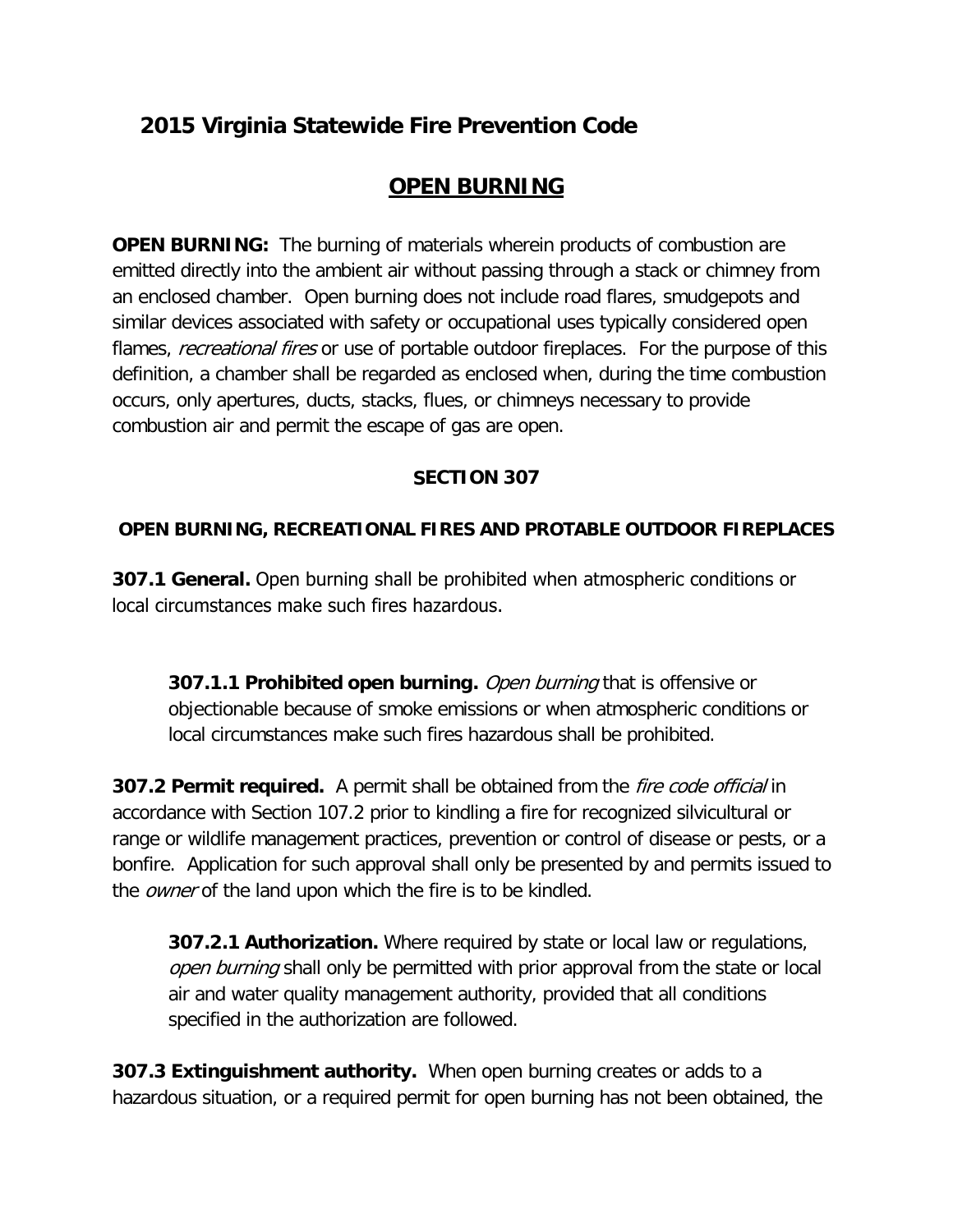fire code official is authorized to order the extinguishment of the open burning operation.

**307.4 Location.** The location for *open burning* shall not be less than 50 feet (15 240 mm) from any structure, and provisions shall be made to prevent the fire from spreading to within 50 feet (15 240mm) of any structure.

#### **Exceptions:**

- 1. Fires in *approved* containers that are not less than 15 feet (4572 mm) from a structure
- 2. The minimum required distance from a structure shall be 25 feet (7620 mm) where the pile size is 3 feet (914 mm) or less in diameter and 2 feet (610 mm) or less in height.

**307.4.1 Bonfires.** A bonfire shall not be conducted within 50 feet (15 240mm) of a structure or combustible material unless the fire is contained in a barbeque pit. Conditions which could cause a fire to spread within 50 feet (15 240 mm) of a structure shall be eliminated prior to ignition.

**307.4.2 Recreational Fires.** Recreational fires shall not be conducted within 25 feet (7620 mm) of a structure or combustible material. Conditions which could cause a fire to spread within 25 feet (7620 mm) of a structure shall be eliminated prior to ignition.

**307.4.3 Portable outdoor fireplaces.** Portable outdoor fireplaces shall be used in accordance with the manufacturer's instructions and shall not be operated within 15 feet (3048 mm) of a structure or combustible material.

**Exception:** Portable outdoor fireplaces used at one- and two-family dwellings.

**307.5 Attendance.** Open burning, bonfires, recreational fires and use of portable outdoor fireplaces shall be constantly attended until the fire is extinguished. A minimum of one portable fire extinguisher complying with Section 906 with a minimum 4-A rating or other *approved* on-site fire-extinguishing equipment, such as dirt, sand, water barrel, garden hose or water truck, shall be available for immediate utilization.